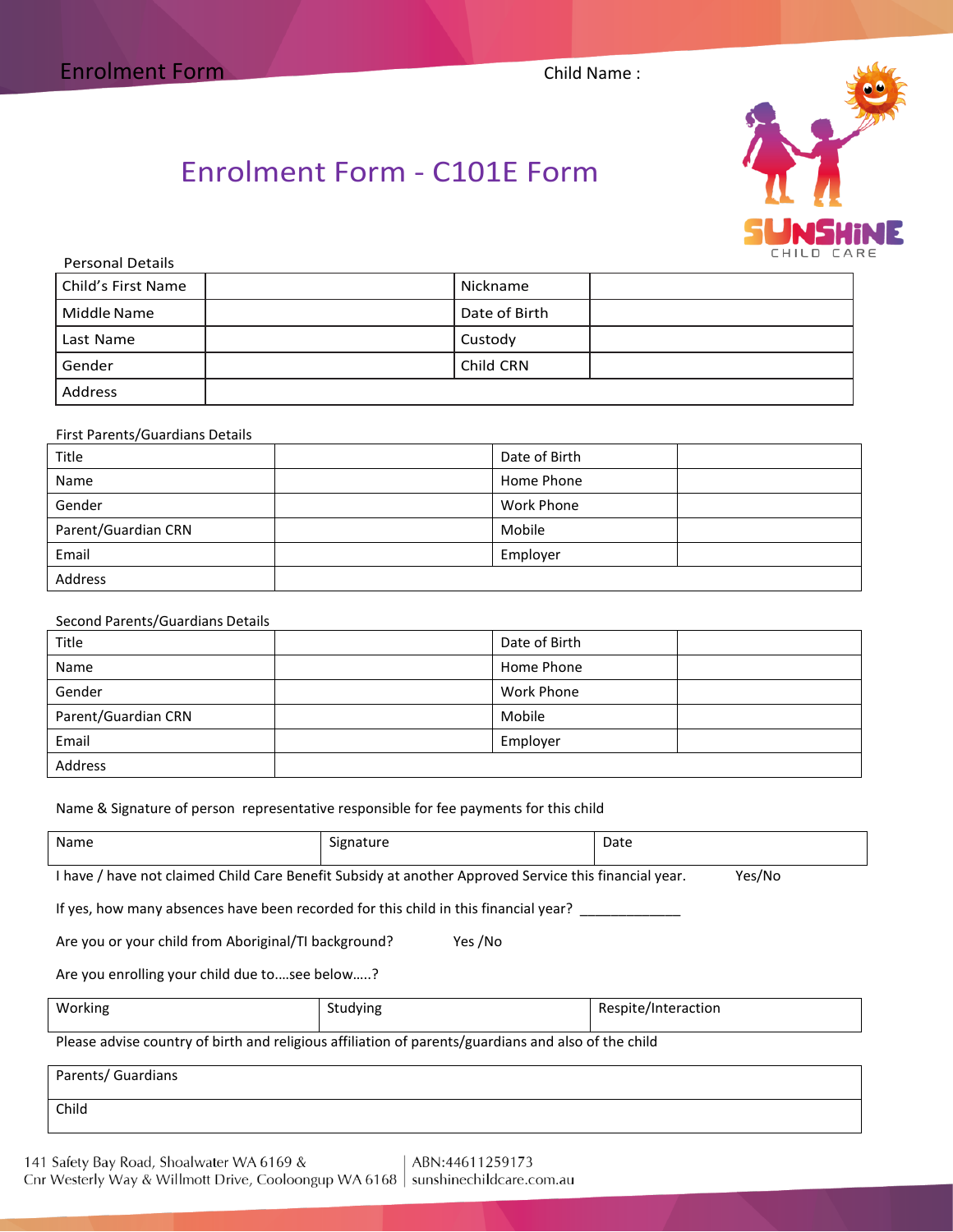

Primary Emergency Contacts (Not a Parent/Guardian)

| Full Name                                   | Address                              |
|---------------------------------------------|--------------------------------------|
| Home Phone                                  | Suburb                               |
| Work Phone                                  | Post Code                            |
| Mobile                                      | Relation to Child                    |
| Notify<br>of<br>Emergency<br>an<br>(Yes/No) | Authorised<br>to Pick Up<br>(Yes/No) |

# Secondary Emergency Contacts (Not a Parent/Guardian)

| Full Name                                   | Address                              |
|---------------------------------------------|--------------------------------------|
| Home Phone                                  | Suburb                               |
| Work Phone                                  | Post Code                            |
| Mobile                                      | Relation to Child                    |
| Notify<br>of<br>Emergency<br>an<br>(Yes/No) | Authorised to<br>Pick Up<br>(Yes/No) |

# Are there any Parenting Plans / Court Orders relating to this child?

Do you have any specific care instructions you would like us to acknowledge for your child?

If yes, please details – including any personal, religious or cultural practises/prohibitions, behavioural guidance strategies, developmental strategies etc

Does your child have any habits, special friends, special activities, special events etc that will assist us when settling into care?

Has your child been in care before? Yes/ No

Were there any separation or integration concerns that we should be aware of prior to your child commencing care with us? (Please detail)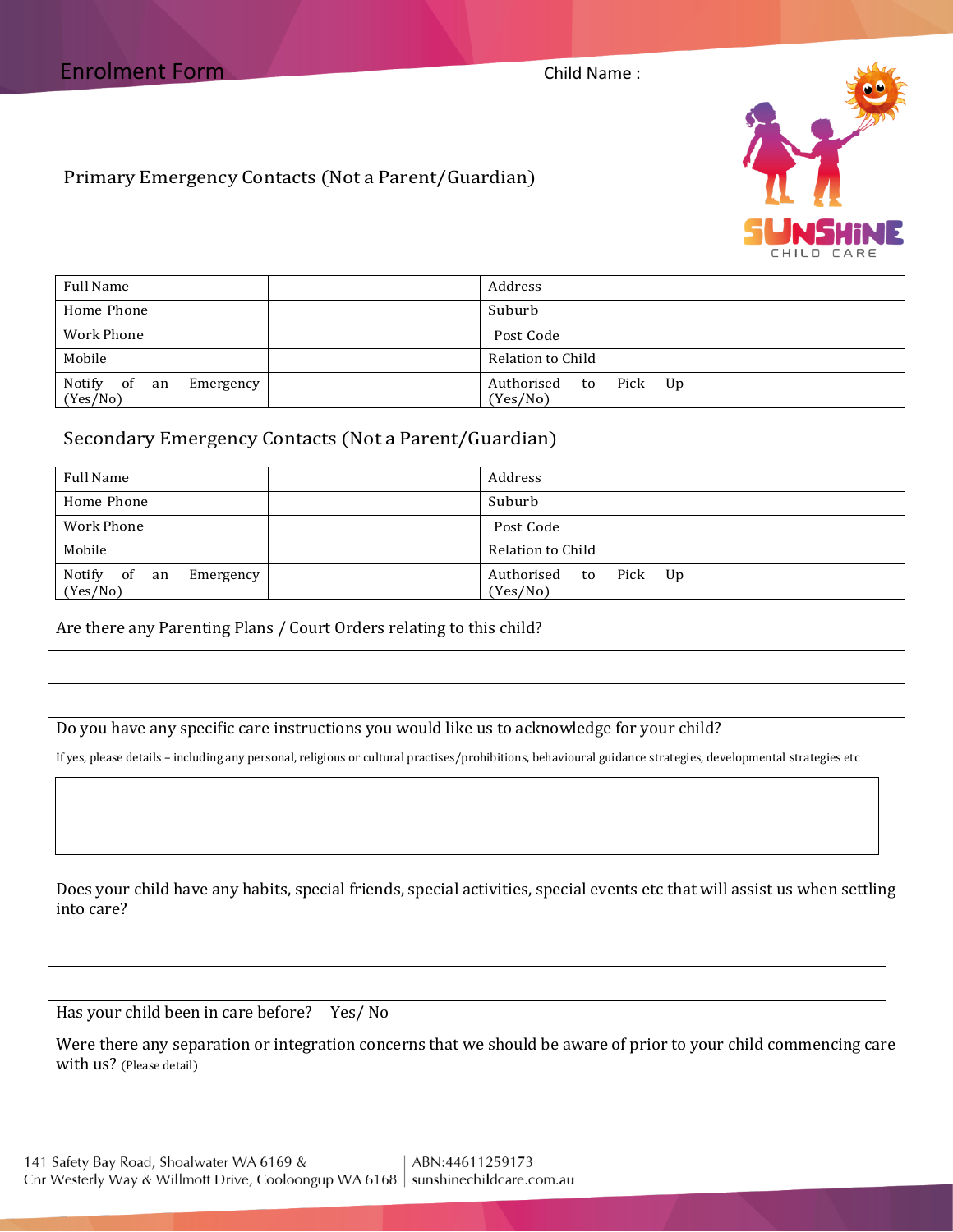

# All About Children: Behaviour & Routine Information

| Toilet Trained (Yes/No)            |  |
|------------------------------------|--|
| Behavioural Difficulties (Yes/No)  |  |
| <b>General Routine</b>             |  |
| Sleep Routine                      |  |
| Fears                              |  |
| Comforter                          |  |
| Special Care Requirements (Yes/No) |  |

# Food Allergies / Special Dietary Requirements

| <b>Special Dietary Requirements</b> |  |
|-------------------------------------|--|
| Food Likes                          |  |
| <b>Food Dislikes</b>                |  |
| Allergy Alert (Yes/No)              |  |
| Known Allergies                     |  |
| <b>Suspected Allergies</b>          |  |
| Medications                         |  |

# Medical/Immunisation Information

| Doctor's Name                | Doctor's Phone      |  |
|------------------------------|---------------------|--|
| Doctor's Address             |                     |  |
| Medical Conditions           |                     |  |
| Medications                  |                     |  |
| Medicare Number              | Private Health Fund |  |
| <b>Immunisation Schedule</b> |                     |  |

| Birth (Yes/No/Exempt) | 12Months                |  |
|-----------------------|-------------------------|--|
| 2Months               | 18Months                |  |
| 4Months               | 4 Years (Yes/No/Exempt) |  |
| 6Months               | Immunisation comments   |  |
|                       |                         |  |

# Siblings :

Does your child have any siblings? If yes, please list names and dates of birth

| רו מונחיות הנוסדות ונותן והיות היותר היותר היותר היותר היותר היותר היותר היותר היותר היותר היותר היותר היותר ה |  |
|----------------------------------------------------------------------------------------------------------------|--|

Do any siblings attend an approved childcare service other than a Sunshine Child Care Centre?

If yes, please advise which child and which service to enable accuracy of government subsidies being calculated for you child's fees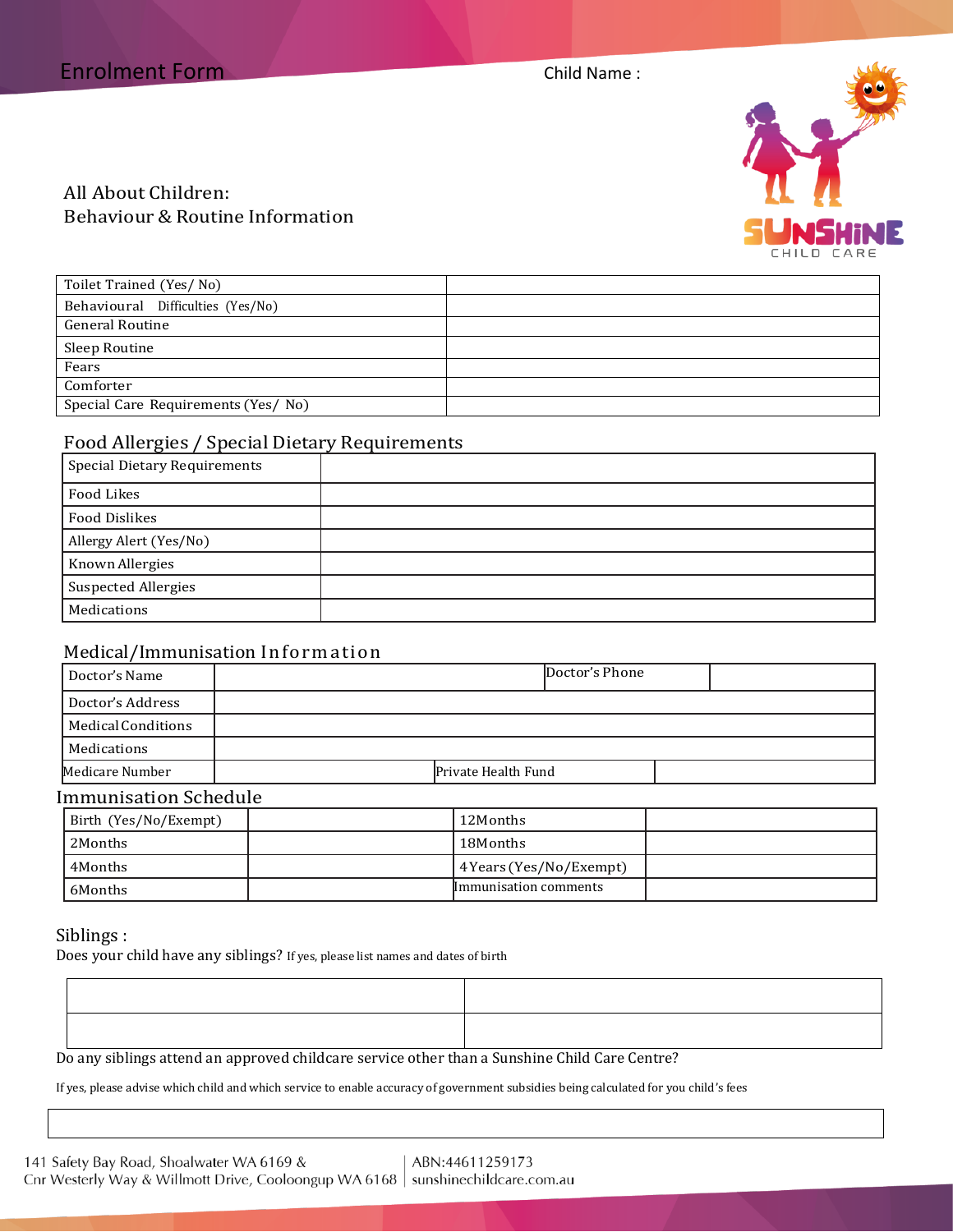# BOOKINGS

| <b>Intended Start Date</b>                                                               |       |  |
|------------------------------------------------------------------------------------------|-------|--|
| Time                                                                                     | …∪du⊏ |  |
| $\mathbf{r}$ $\mathbf{r}$ $\mathbf{r}$ $\mathbf{r}$ $\mathbf{r}$<br>$\sim$ $\sim$ $\sim$ |       |  |

# LDC Preferred Schedule

| Monday    | Start: | End: | Total Hours: |
|-----------|--------|------|--------------|
| Tuesday   | Start: | End: | Total Hours: |
| Wednesday | Start: | End: | Total Hours: |
| Thursday  | Start: | End: | Total Hours: |
| Friday    | Start: | End: | Total Hours: |

#### I wish to have my school aged child placed in care at Shoalwater if vacancies are available Yes/No

Before & After school care at Shoalwater is limited to families with younger children attending the Shoalwater Centre and for centre staff children. No Vacation care is offered at Shoalwater for children attending Pre-Primary or higher at primary school.

| Primary School Child Attends: |  |
|-------------------------------|--|
| Year/Teacher:                 |  |

OSHC Care Enrolment (Cooloongup Centre) Please nominate a start & finish time for each session you are booking your child in to.

#### Before School Care After School Care

| Monday    | Start: | End: | Start: | End: | <b>Total Hours</b> |
|-----------|--------|------|--------|------|--------------------|
| Tuesday   | Start: | End: | Start: | End: | Total Hours        |
| Wednesday | Start: | End: | Start: | End: | Total Hours        |
| Thursday  | Start: | End: | Start: | End: | Total Hours        |
| Friday    | Start: | End: | Start: | End: | <b>Total Hours</b> |

#### Permissions and Agreements

In the event of an emergency, illness or accident concerning my child, and the centre being unable to contact me, or the other persons authorised by me, I consent to the centre actioning on my behalf, medical, dental, hospital or transportation by ambulance needed for my child. I accept liability for medical, dental, hospital or ambulance attention as required for my child.

# Parent / Guardian Signature:

I give permission for Centre Staff to apply SPF 30 sunscreen to my child's skin at regular intervals during the day.

# Parent / Guardian Signature:

 I give Permission for my child to take part in supervised walking excursions within the local area as part of the Centre's programme. Parent / Guardian Signature:

I give permission for my child to be photographed whilst at the Centre, for the purpose of developmental documentation. I understand that photographs will not be released to outside agencies.

### Parent / Guardian Signature:

I give permission for my child to be Photographed at the Centre, for the outcome of Early learning educational program or talent Identification and posted on Sunshine Child care Centre Facebook page. Yes / No

#### Parent / Guardian Signature:

If my child is NOT immunised due to medical contraindication, I agree to withdraw them from this preschool if there is an outbreak of a notifiable infectious disease as outlined in the Public Health Act 2010, Division 2, Notifiable Diseases, for the duration of the outbreak and fees will still be paid.

#### Parent / Guardian Signature:

I give permission for Centre Staff to carry out or seek urgent medical, dental or hospital treatment or transportation of the child by an ambulance service.

### Parent / Guardian Signature:

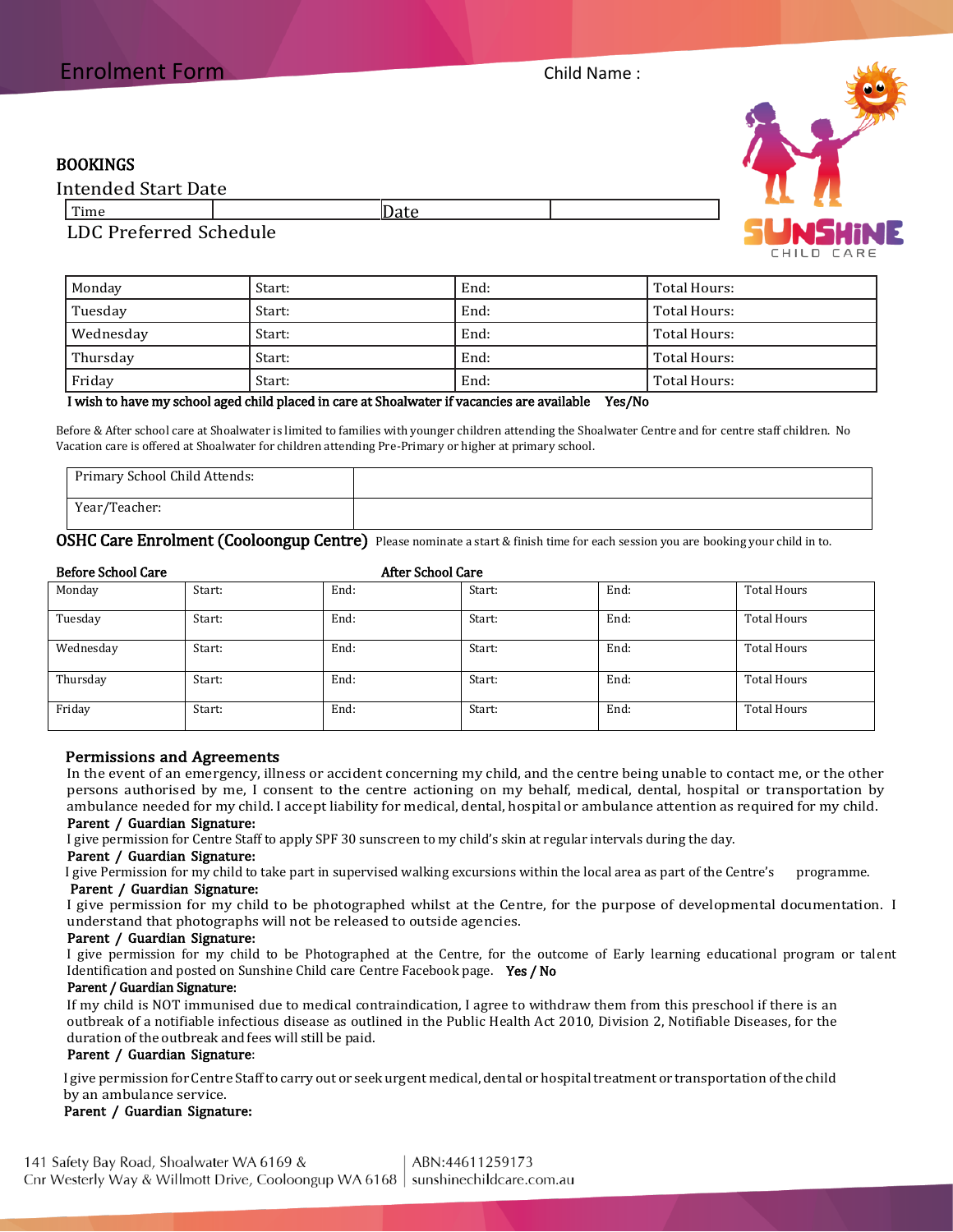# Enrolment Form Child Name :

#### I hereby give permission for Sunshine

Childcare to administer paracetamol to my child in accordance with the Medication Policy of Sunshine Childcare.

#### Parent / Guardian Signature:

I give permission for centre staff to display in a prominent location my child's allergy needs and medical conditions action plan in the service, in order for staff to carry out immediate first aid to my child when required.

#### Parent / Guardian Signature:

 I consent to a staff member holding a certified senior first aid qualification (or greater qualification) administering first aid and/or resuscitation to my child as may be required.

### Parent / Guardian Signature:

I understand that Sunshine Childcare cannot deny access to a natural parent unless there is a parental/court order. Please ensure the centre has a copy ofthe current parental/court order ifthis is applicable to your child.Itis imperative that all staff at the centre is informed of the particular protection needs of children in their care.

#### Parent / Guardian Signature:

I give permission for my child to participate in multi-cultural activities as programmed at the centre and acknowledge that it is my responsibility to familiarise myself with the programmed activities within my child's room and within the Centre. I understand that I am required to provide a request in writing if I choose not to have my child participate in a specific activity or celebration

### Parent / Guardian Signature:

I acknowledge that the centre participates in work experience and work placement programmes for secondary school, TAFE, university and other training organisations, and as such understand that students attending the centre are not childcare professionals and will be fully supervised at all times by employed and trained staff.

#### Parent / Guardian Signature:

I have been advised of the centre grievance procedure and agree to follow this procedure if required to ensure satisfaction of the service being provided to my child and family

### Parent / Guardian Signature:

I acknowledge that the centre participates in continuous improvement strategies and that my input into policy & procedures reviews may be required

#### Parent / Guardian Signature:

I understand that teachers/directors are legally obliged to report suspected child abuse or child sexual assault to community services without notification to the parents. This centre has a specified policy and a set procedure aimed at protecting children.

#### Parent / Guardian Signature:

#### ACKNOWLEDGEMENTS and AGREEMENTS (Please tick each statement)

- I have been orientated through the centre, have received a copy of the Centre's Parent Handbook & have read, understood, signed and returned the acknowledgement form from the handbook
- I agree to notify the Centre in writing of any changes to my child or my own personal and contact details as they occur (including emergency contact details)
- I have registered with Centrelink and have been allocated a CRN for myself and my child to enable the Centre to provide attendance records to DEEWR for my child's childcare usage
- I agree to pay my child's weekly booking fee, no later than 1 week in advance and am aware that failure to do so may result in my child's booking being cancelled until such time as my account balance shows 1 week's advanced fee payment
- I acknowledge that fees are payable when my child is absent from care due to illness, personal holidays, public holidays and any other time and that it is recommended by the Centre, that I provide a medical certificate for absences relating to illness for myself or my child for CCMS calculations and DEEWR processing of any subsidy I may be entitled to receive for the care of my child
- I acknowledge that I will be charged a late fee as per Centre policy in the event that my child is not collected from the centre by 6.00pm (at the Westerly Centre)and that if my child has not been collected by 6:30pm (from Shoalwater Centre) the Department of Child Protection and/or the Rockingham Police Station will be contacted to collect my child until I can arrange to collect my child
- I acknowledge that Sunshine Child Care Centres will lodge a debt recovery procedure with the Magistrates Court of WA in the event that my account falls more than 2 weeks in arrears and that all associated court and debt recovery costs (plus interest on outstanding amounts) will be added to my account for payment by myself – I ……………………………………….am responsible for the payment of fees for my child's care. Sign Here
- I am aware that 14 days written notice is required to cancel or reduce sessions of care booked for my child and that full fees are payable for this notice period
- I understand that my child will be excluded from the Centre if he/she contracts a communicable disease or condition as per Western Australian Health Department Guidelines, and will not be able to return my child to the Centre until such time as I have been given a 'clearance certificate' for the disease/condition and be deemed fit and healthy to return to childcare that has been signed by a medical practitioner
- I acknowledge the Centre's policies and am aware that I am able to review policies at any time and give feedback or suggestions for improvement to help the Centre enhance it's provision of High Quality childcare and to participate in the Centre's continuous improvement cycle for accreditation through NQS
- I respect the mental and physical health of others at the Centre and agree to not use offensive language, use physical violence, consume alcohol, smoke cigarettes or indulge in illicit substances on Centre grounds. I also acknowledge that in the event that my child is to be collected by a person whom the Centre staff believe to be in an unfit physical or mental state to safely transport my child, staff will offer to call a taxi or assist to make alternative arrangements for my child – this is for the safety of my child and I agree to abide by this policy

#### Name: Signature: Date:



141 Safety Bay Road, Shoalwater WA 6169 & ABN:44611259173 Cnr Westerly Way & Willmott Drive, Cooloongup WA 6168 | sunshinechildcare.com.au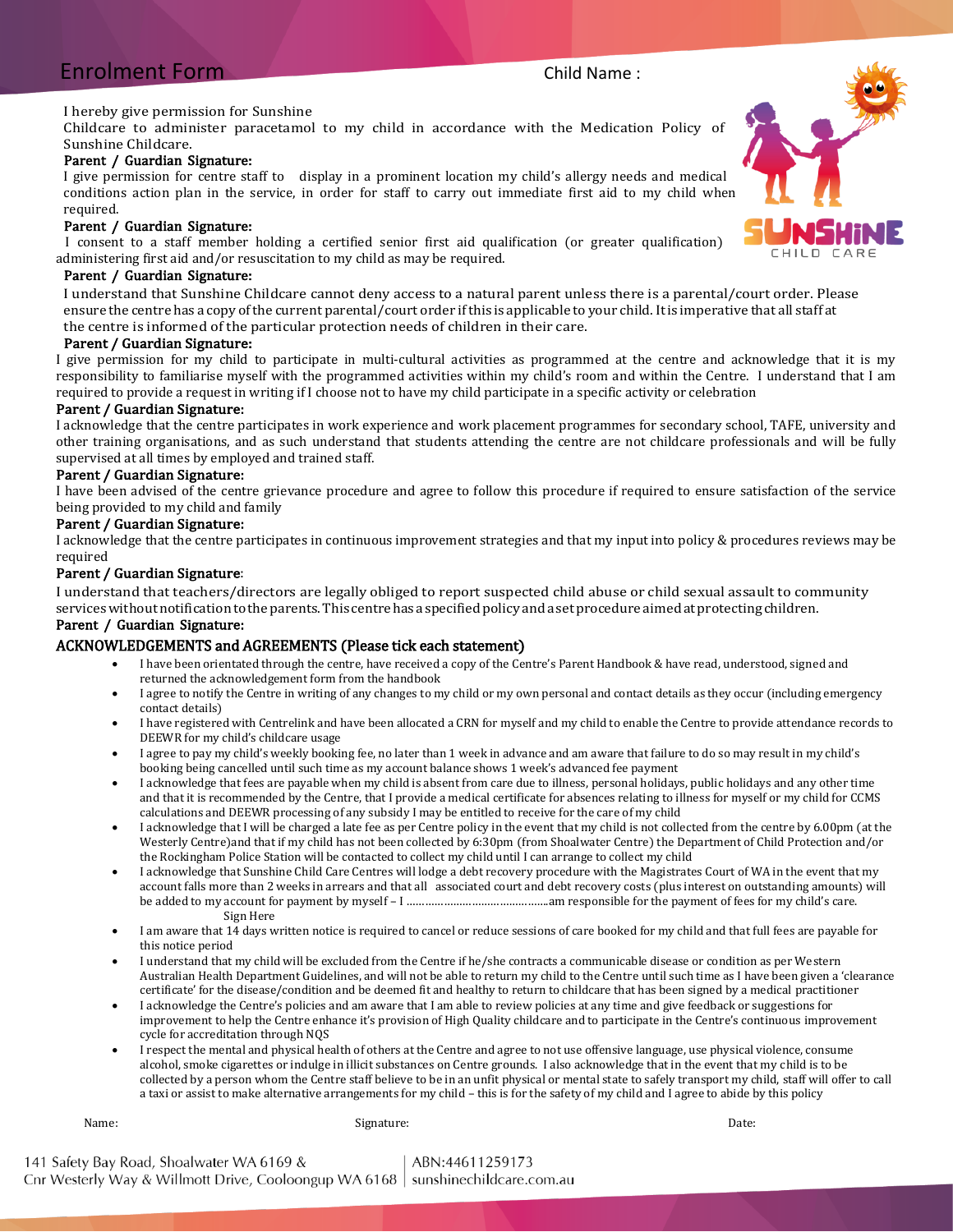# Enrolment Form Child Name :

I agree to uphold Sunshine Childcare Parent Code of Conduct:

1. I agree to ensure that my child is left with an educator who is on duty when delivering the child to the Centre.

2. I agree that I have a responsibility to treat all Sunshine Childcare team members with respect, and I agree to behave appropriately at all times when dealing with any Sunshine Childcare employee.

- 3. Iunderstandthatswearing,raisingmyvoice,orrudenessdirectedatSunshine Childcare staffwillnotbetolerated.I understand that my child's enrolment may be terminated if I breach this provision.
- 4. I acknowledge the sensitive nature and context of the services and information provided by Sunshine Childcare, and agree to keep all correspondence and/or other information provided to me by Sunshine Childcare, or associated services, confidential.
- 5. I agree to comply with all instructions, policies and procedures in regards to the record of my child/children's attendance. I understand that non-compliance may result in the cessation of government benefits. I agree to pay any amounts subsequently declined.

I/We hereby confirm that I/we understand and have read the permissions and agreements.

I/WE …………………………………………………………………..CERTIFY THAT THE INFORMATION THAT HAS BEEN PROVIDED IN THIS ENROLMENT FORM IS TRUE AND CORRECT AND I AGREE TO NOTIFY THE CENTRE IN WRITING IF ANY CHANGES TO THIS INFORMATION OCCURS.

I/WE …………………………………………………………………...AGREE TO ABIDE BY ALL CENTRE POLICIES AND GOVERNMENT LEGISLATION PERTAINING TO CHILDCARE USAGE

Parent / Guardian (1) N a m e : Parent / Guardian (2) Name:

Parent / Guardian (1) Signature: Parent / Guardian (2) Signature:

#### ACCOMPANYING DOCUMENTS TO BE PROVIDED

- $\Box$  Child's Birth Certificate
- Family Court Documents (if relevant to client)
- Child's Immunisation Certificate
- □ Proof of Residential Address (utility bill, phone bill etc)
- Child's Passport (compulsory for non-Australian born clients)

#### Date: Date:

#### OFFICE USE ONLY

- $\Box$  Accompanying documents listed have been sighted and copies have been taken for child's file
- $\Box$  Family details have been entered into Kindy Manager
- □ Room leader has been notified of child's start date and personal details
- $\Box$  OSHC clients file information has been transferred to local office, OSHC SO has been informed,
- $\Box$  And child has been included on bus run sheets

| <b>Staff Name</b>                                                                     |          | Position                                 |  |
|---------------------------------------------------------------------------------------|----------|------------------------------------------|--|
| <b>Staff Signature</b>                                                                |          | Date                                     |  |
| OFFICE USE ONLY - (CANCELLATION OF CARE)<br>Has 14 days written notice been received? |          | Last date of care                        |  |
| Has account been finalised?                                                           | Yes /No  | If no, what value is outstanding?<br>-SI |  |
| Will this account be?                                                                 | Archived | Actioned for debt recovery               |  |
|                                                                                       |          |                                          |  |